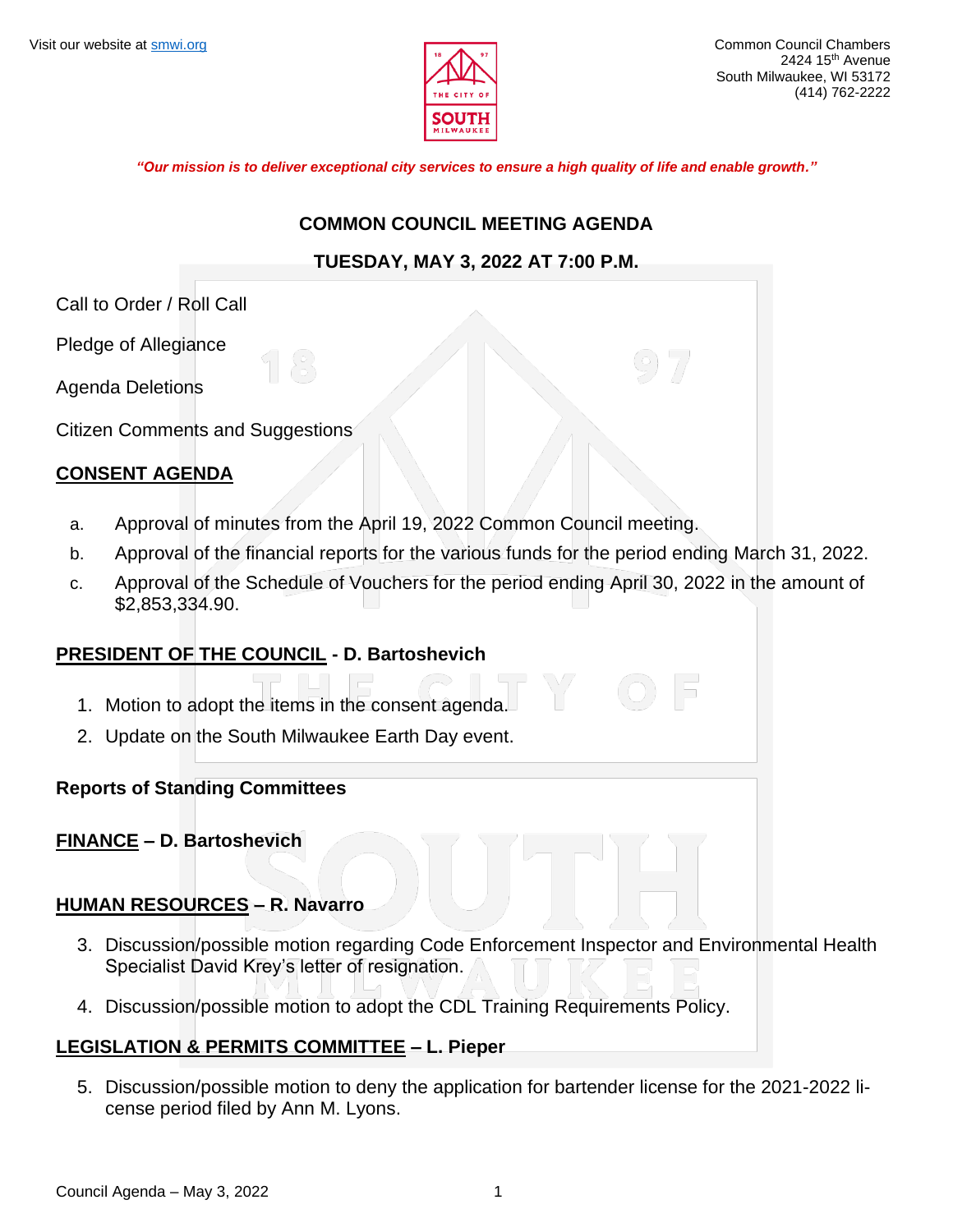6. Discussion/possible motion on application for "Class B" Combination license filed by Euro Sport Café, LLC/Qazim Abasovski, Agent, for the premise at 213 N. Chicago Avenue.

## **PUBLIC WORKS AND PUBLIC PROPERTY – T. Backes**

# **PLAN COMMISSION – B. Briesemeister**

7. Discussion/possible motion regarding Plan Commission recommendation to authorize the preparation of an amendment to the Development Agreement with South Milwaukee Condo, LLC (aka: Heritage Reserve) to eliminate any requirement to build the 6-unit townhouse, together with associated provisions.

## **REPORTS OF THE MAYOR**

Adjourn.

- 8. Presentation of the 2021 Police Department Annual Report.
- 9. Proclamation honoring Judge Fenger.

#### **WATER/WASTEWATER COMMISSION – C. Maass**

10.Discussion/possible motion to authorize the purchase of a 2021 caterpillar 420 XE Backhoe Loader with Silenced Hammer and Plate Compactor for the amount of \$147,170.

> JAMES SHELENSKE, Mayor KAREN KASTENSON, City Clerk

NOTE: Upon reasonable notice, a good faith effort will be made to accommodate the needs of disabled individuals through appropriate aids and services. Requests should be made as far in advance as possible, preferably a minimum of 48 hours. For additional information contact the City Clerk's office at 414 762-2222.